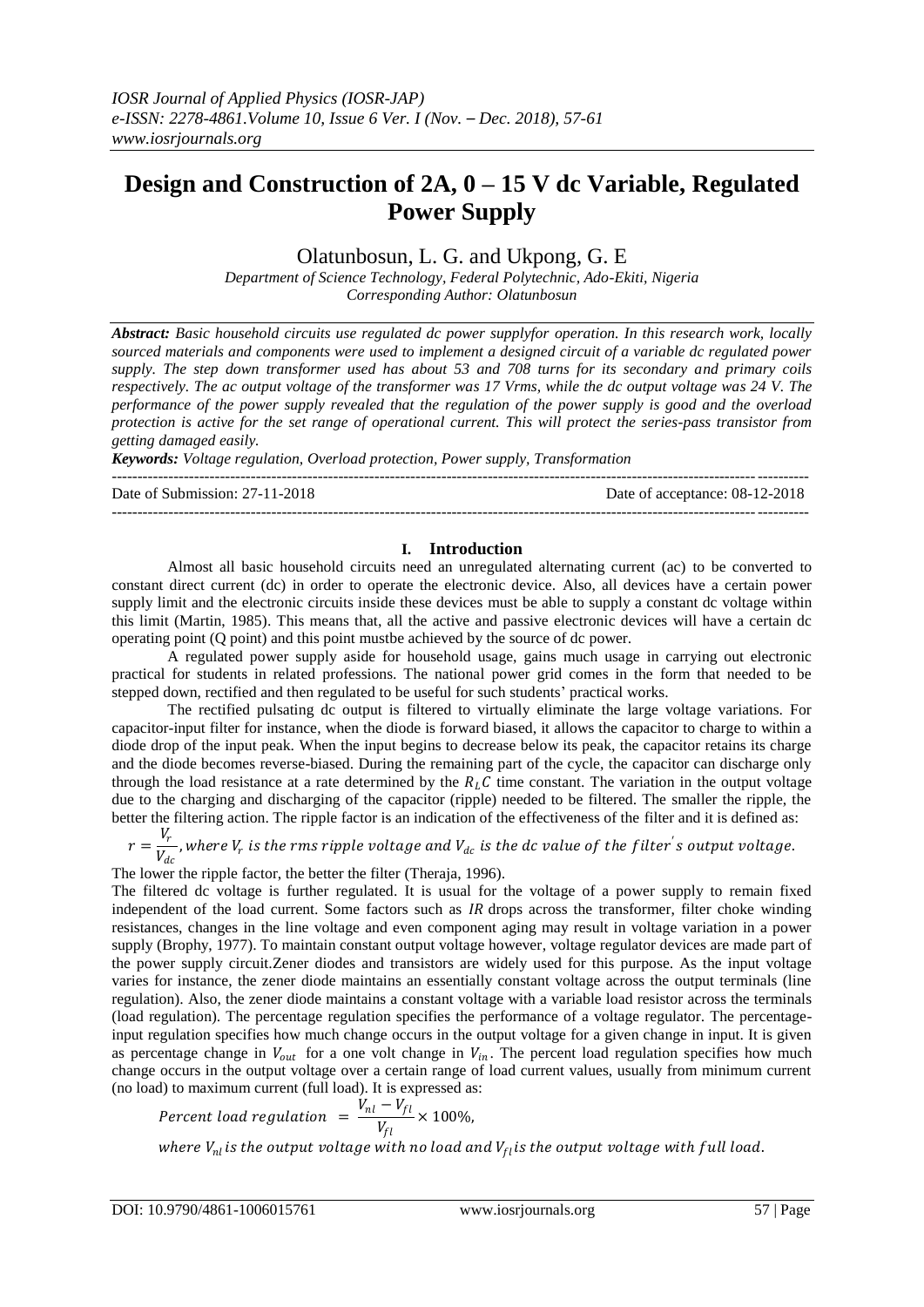This study provided a design and construction of a regulated power supply, which can supply voltage ranging from  $0 - 15$  V. This can then be used for a mass production of a variable regulated power supply for household and laboratory use.

### **II. Methodology**

Different designing stages were made. The first was transformation stage. A 2 KWV transformer was opened up and the laminations removed so as to rewind the transformer. The number of primary and secondary turns was obtained from transformer equations:

#### $E = 4.44Nf\emptyset$

whereN is number of turns, f is the operating frequency (50 Hz for Nigeria mains supply) and  $\phi = a \times a$  $\beta$ , where a is the cross sectional area of the coil and  $\beta$  is flux density (given as 1.1  $wb/m^2$ ).

With primary voltage of 240 Vrms and the expected output voltage of 18 V, the number of turns for primary and secondary are calculated to be 708 and 53 turns respectively. The transformer was then accordingly rewound.Continuity test carried out on the coils showed that the internal resistances of primary and secondary coils are 11.5  $\Omega$  and 0.3  $\Omega$  respectively. The source and output voltage of the transformer was measured as 220 V and 16 V respectively.

The other designing stages involved are the rectifying, filtering and regulating stages. Integrating the four stages gave the circuit diagram of the constructed power supply.The circuit diagram was transferred to Copper Clamp Board in preparation to getting the Printed Circuit Board (PCB) using heat transfer method. Etching process was achieved using cupric chloride which was heated to accelerate the etching. The PCB was then exposed to drying and was followed by drilling for component installation.

#### **III. Construction Analysis and Results**

## **3.1 Design and Construction Analysis**

The laminations of the transformer were removed to give way for rewinding of the secondary and primary turns. The Forma's dimensions were taken with the following values:

$$
A = 4.3
$$
 cm,  $B = 3.2$  cm,  $h = 1.7$  cm and  $L = 4.4$  cm.



**Fig. 1:** The Transformer Forma

Let  $d_1$  be the diameter of the primary coil and  $d_2$  the diameter of the secondary coil. From the transformer equations,  $E = 4.44Nf\phi$  and  $\phi = a \times \beta$ , the numbers of turns of primary and secondary coils are obtained as follows:

From Fig. 1,  $a = A \times B = 4.3 \times 10^{-2} \times 3.2 \times 10^{-2} = 1.376 \times 10^{-3} m^2$ .

This gives the value of E to be:  $E = 4.44N \times 50 \times 1.376 \times 10^{-3} \times 1.1 = 339 \times 10^{-3} N$ .

It implies that  $N = \frac{E}{220 \text{ m/s}}$  $\frac{E}{339 \times 10^{-3}}$ 

Now, using the primary voltage as 240 V (mains supply) and the expected output voltage as 18 V, the number of turns for primary and secondary turns are obtained.

For  $E_1 = E_P = 240 \text{ V}$ ,  $N_1 = \frac{240}{339 \times 10^{-3}} = 708 \text{ turns}$ Similarly,  $N_2 = \frac{18}{339 \times 10^{-3}} = 53.08 \approx 53 \text{ turns } (E_2 = E_s = 18 \text{ V}).$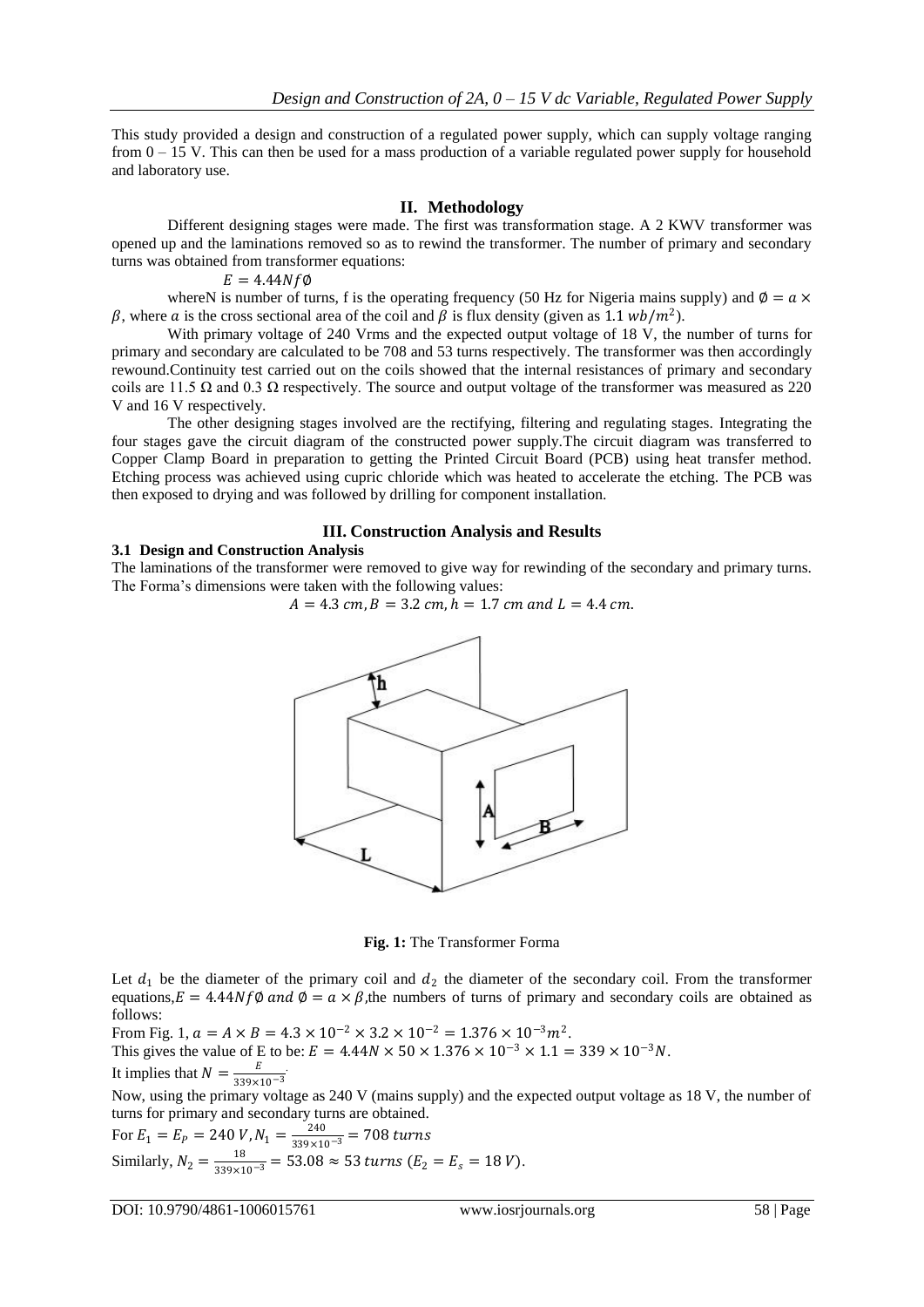The ac output of the transformer is 17 V. This was used to determine the output voltage of the dc power supply as follows:

$$
V_{out} = V_{dc} = 1.41 V_{ac}
$$
 (Rs component data book on transforms)  
= 1.41 × 17 = 23.97 ≈ 24 V

There was need to discharge capacitor when circuit is switched off, hence a choice of Bleeder resistor  $R_1 =$ 3.3k $\Omega$ . The voltage specification of  $D_1$ (zener diode is 6.8 V, hence,  $V_{R2} = 24 - 6.8 = 17.2$  V. Let  $I_{R2} = 10 \text{ mA}$ , then  $V_{out} = \frac{17}{10 \text{ m}}$  $\frac{1}{10mA} = 1.7 K\Omega$ 

The value of  $R_2$  was then taken to be 1.5 K $\Omega$  (standard value). Let  $R_3$  be 100  $\Omega$ .

The resistors  $R_6$  and  $R_5$  were obtained as follows: At a steady state condition,  $V_{fb} = \frac{V_0 \times R_6}{R_0 + R_5}$  $\frac{V_0 \wedge R_6}{R_6 + R_5} = V_{D1} = 6.8 V$ (breakdown voltage).  $V_0 = 15$  V max

$$
\therefore \frac{15 \times R_6}{R_6 + R_5} = 6.8
$$
\n
$$
or \frac{R_6}{R_6 + R_5} = \frac{6.8}{15}
$$
\n
$$
or 1 + \frac{R_5}{R_6} = 2.21
$$
\n
$$
\therefore \frac{R_5}{R_6} = 1.21
$$

If  $R_6 = 2.2 K\Omega$ , then,

$$
R_5=2.2K\times 1.21=4.85K\Omega
$$

The value of  $R_5$  was then chosen to be 4.7K $\Omega$ .

The choice of overload resistor  $R_4$  was also made from the following design:

The  $V_{BE} = 0.6 V$  atroom temperature. Let maximum current  $(I_0)$  before the trigger of overload protection be 1 A. Then  $V_{BE} = I_o \times R_4$  or  $R_4 = \frac{V_{BE}}{I}$  $\frac{BE}{I_0}$  = 0.6  $\Omega$ . To attain this current, the value of resistor  $R_4$  is reduced to 0.25 $\Omega$ , that is, four 1  $\Omega$  resistors in parallel.

The circuit diagram as shown in Fig.2 showed the different stages involved to accomplish a power supply and the components specifications while Fig. 3 is the art work in printed circuit board (PCB).

#### **3.2 Performance of Power Supply with Load**

The performance of the power supply with load was investigated. This was done by loading the power supply and the corresponding voltage and current measurements recorded. Table 1 and Fig. 3 show the variation of current with voltage and a plot of current versus voltage respectively. From the table, the variation of current with load revealed sharp increase in current from 0.348 to 1.457 A as the load decreased from 30 to 10  $\Omega$ . This observation could be the effect of the protective resistor and transistor, as contained in the circuit.When the voltage passing through the resistor is close to



**Fig. 2:** Circuit Diagram of 0 – 15 V Variable Power Supply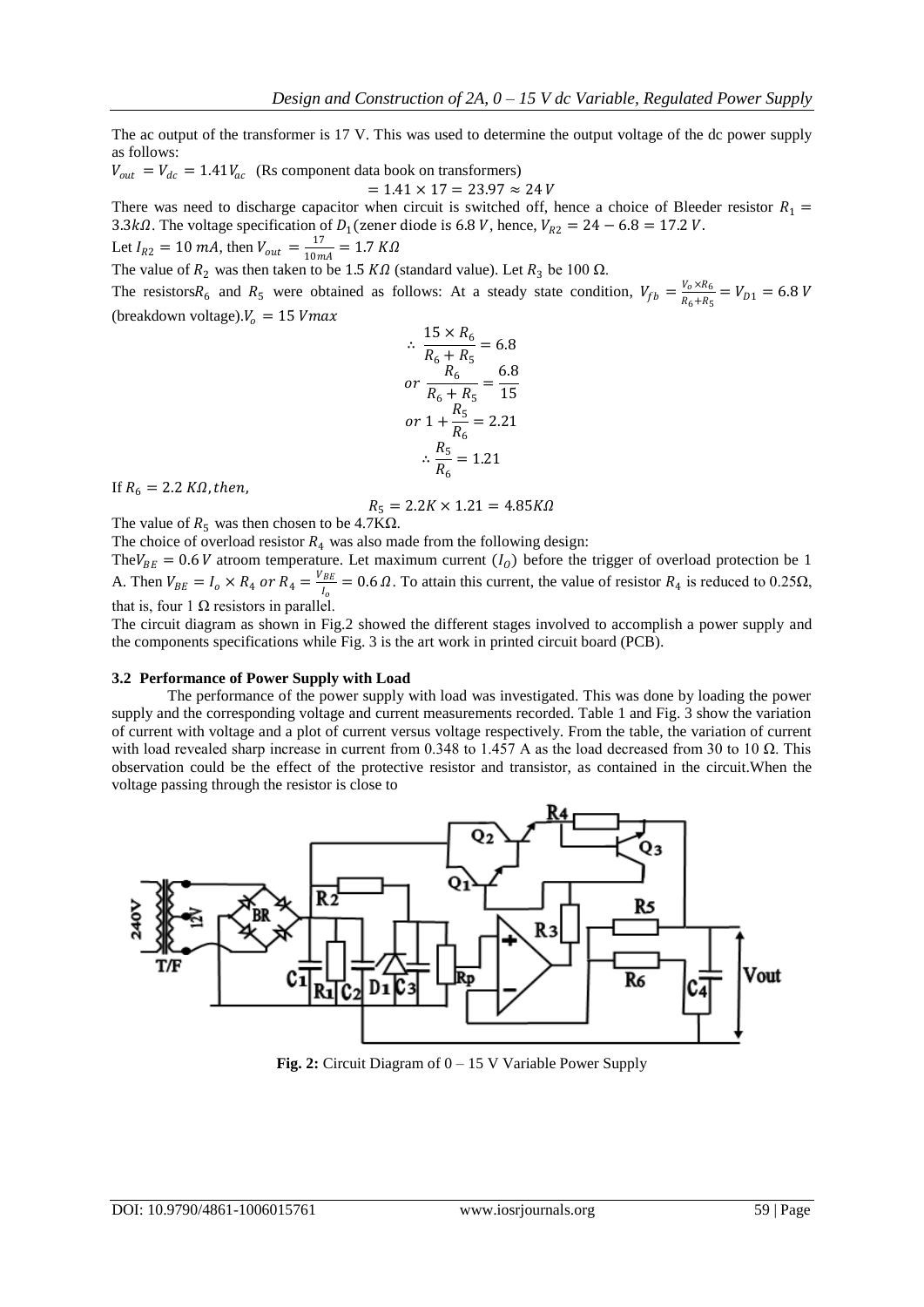

**Fig. 3:** PCB Art Work for  $0 - 15$  V Variable Power Supply

0.6 V (the base-emitter voltage), the transistor begins to conduct. This protects the circuit from overload.From the table also, the supposed constant voltage was seen dropping as the load decreases. This may have been as a result of ripple voltage. As the load decreases, the ripple voltage increases, leading to drop in the dc voltage.

The series resistor (Rs) value used in the circuit is 0.8  $\Omega$ . The base-emitter voltage (Vbe) at room temperature is 0.6 V. Current delivered by the series transistor (Q2) before the overload protection was activated is  $\frac{Vbe}{Rs} = \frac{0.6}{0.8}$  $\frac{0.0}{0.8}$  = 0.75 A. From the graph, it was obvious that the voltage was almost constant at current of 0 to about 0.74 A (Imax). The current is able to regulate the output voltage, keeping it constant until overload protection comes into play.It can then be said that the regulation of the power supply is good and the overload protection is active for the set range of operational current.

| Resistance, $R(\Omega)$ | Current, $I(A)$ | Voltage, $V(V)$ |
|-------------------------|-----------------|-----------------|
| 100                     | 0.145           | 15.08           |
| 90                      | 0.161           | 15.07           |
| 80                      | 0.159           | 15.06           |
| 70                      | 0.180           | 15.04           |
| 60                      | 0.204           | 15.04           |
| 50                      | 0.237           | 15.04           |
| 40                      | 0.282           | 15.03           |
| 30                      | 0.348           | 15.03           |
| 20                      | 0.749           | 14.98           |
| 10                      | 1.457           | 4.60            |

**Table 1:** Variation of Current Versus Voltage with changing Load



**Fig. 3:** Variation of Output Voltage with Load Current